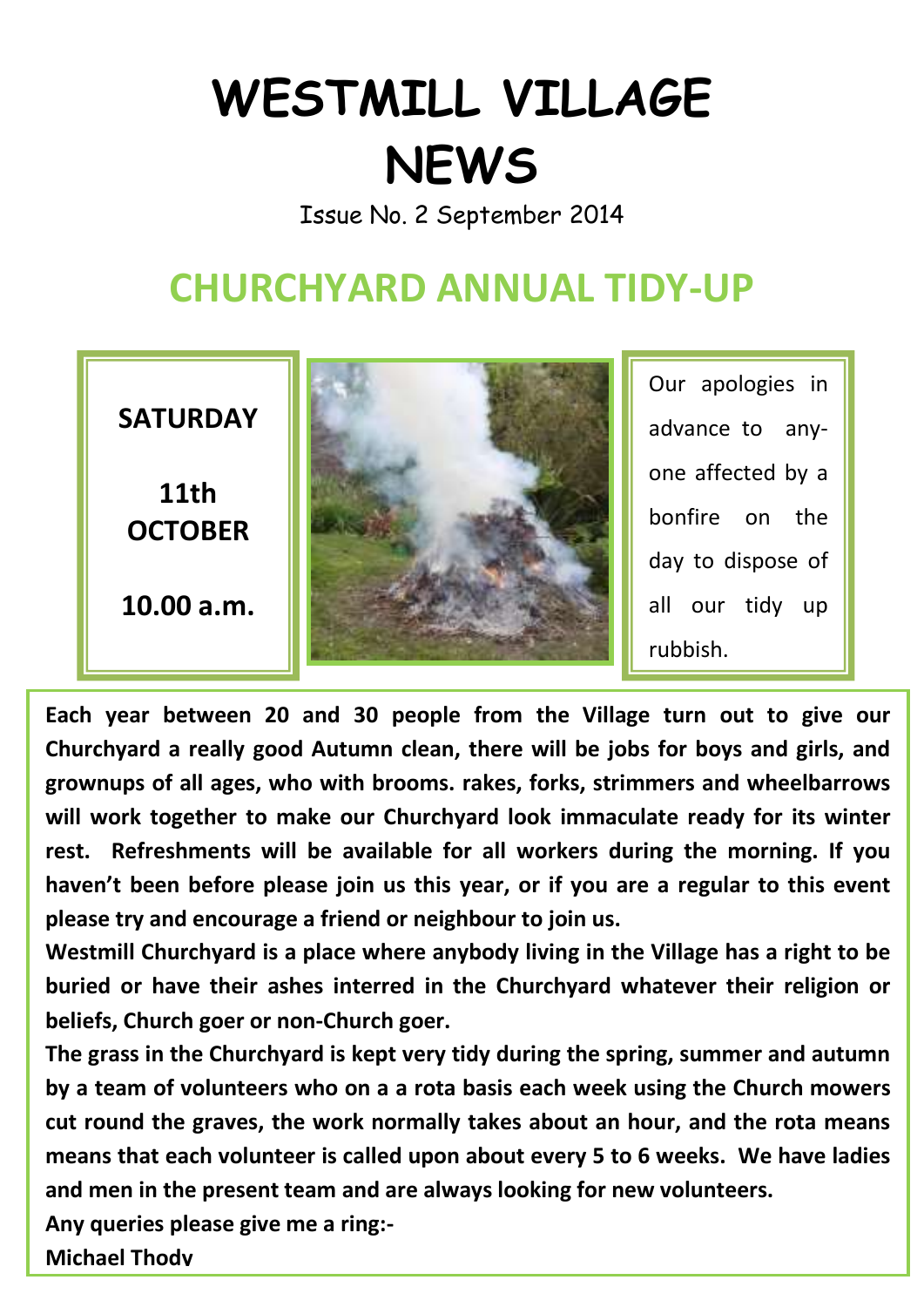# **'Sissons' Tea Party**

How long does it take to put up a gazebo - without instructions? Well, if you've got three or four 'Westmillians' on the job, not much more than a moment or two. And if you believe that ........ let's just say it was as well we did it the day before! A grand band of helpers prepared for the Sunday afternoon with much laughter along the way even though thunder and lightning and heavy rainfall on the Friday should have dampened the best of spirits.

Saturday was a bit dull and Sunday morning definitely dawned a bit 'iffy' but the wonderful array of cakes, aroma of freshly ground coffee and the arrival of Freman College Big Band early in the afternoon cheered everyone up and expectation was high.

FCBB were terrific! They entertained all afternoon with only a short interval it was a bit chilly and probably a lot warmer to keep playing - and everyone seemed to enjoy and appreciate their undoubted talents.

They really made it all go with a swing. What a relief that the turn out, on a not very inviting day, was as good as it was and the 'guesstimate" on the amount of



cakes we'd need was almost spot on. Well done to Heather and Alan. Thanks to those who donated the raffle prizes which contributed to the magnificent sum of £305.70 raised on the day. Rita, Treasurer of the PCC, has asked that thanks be passed on to all who gave their support.



Finally a massive thank you to everyone who gave up their time to help before, during and immediately after the event two of the volunteers Andrea and Angela pictured left. You all know who you are, and especially to Malcolm and Ana who not only hosted the afternoon but also kept up a continual supply of crockery in and out of the kitchen.

A great way to spend a Sunday afternoon!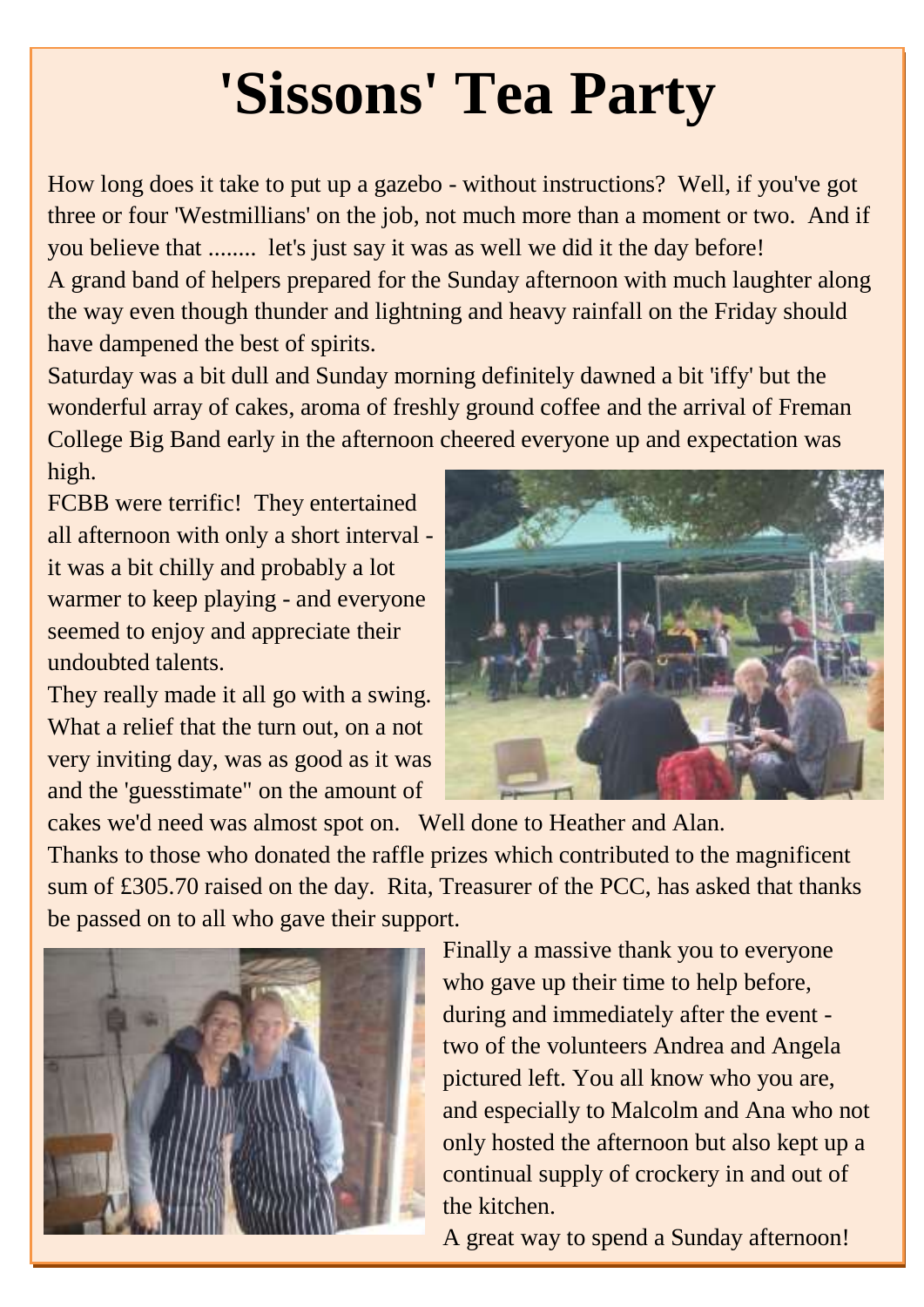## WESTMILL ART EXHIBITION



This year's art exhibition was dogged by cold weather and heavy rain but the standard of exhibits was excellent and the compliments were many. We were delighted with the layout this year and were quite reluctant to dismantle it all. The vote for Favourite Painting was won by Wendy Mills for her *Bluebell Wood*  with her *Elephant* running as close second.

We sold 18 paintings which was disappointingly fewer than it has been for some years but nevertheless made for a successful exhibition and we were pleased and very grateful for the generous contributions we received and we have been able to make donations to the Greg Trust towards the new playground equipment and to St Mary the Virgin Church.

Our grateful thanks to all the people in the village who become involved in one way or another with the exhibition. It is a strong team which works well together in a friendly but efficient manner - and I think we all enjoy it very much.

Thank you also to all those of you who came to look at and enjoy the exhibition.

We hope to see you next year.

Muriel Parsons and Mavis Backhouse



#### **The Great Church Bake-off 'Experience'**

Following my win in the Churches Conservation Trust's 'Great Church Bake-off', Jan (FoWC Chair) and I were contacted by press agencies for information and photos of St Mary's, "We need photos and we want them now!" We were excited and very hopeful that the story of the cake, our village church and the recent roof repairs would be told in Waitrose Weekend and in the Metro newspaper, however neither ran the story in the end due to lack of space! An article did appear in the Hertfordshire Mercury (7<sup>th</sup> August), the interview for this was carried out over the phone by a very nice young reporter while I was standing in Pickering on holiday. The September issue of 'See Round', the diocese newspaper, also carried the story as they were delighted a member of one of their churches had won. Not quite so high profile but very nice to have. **→**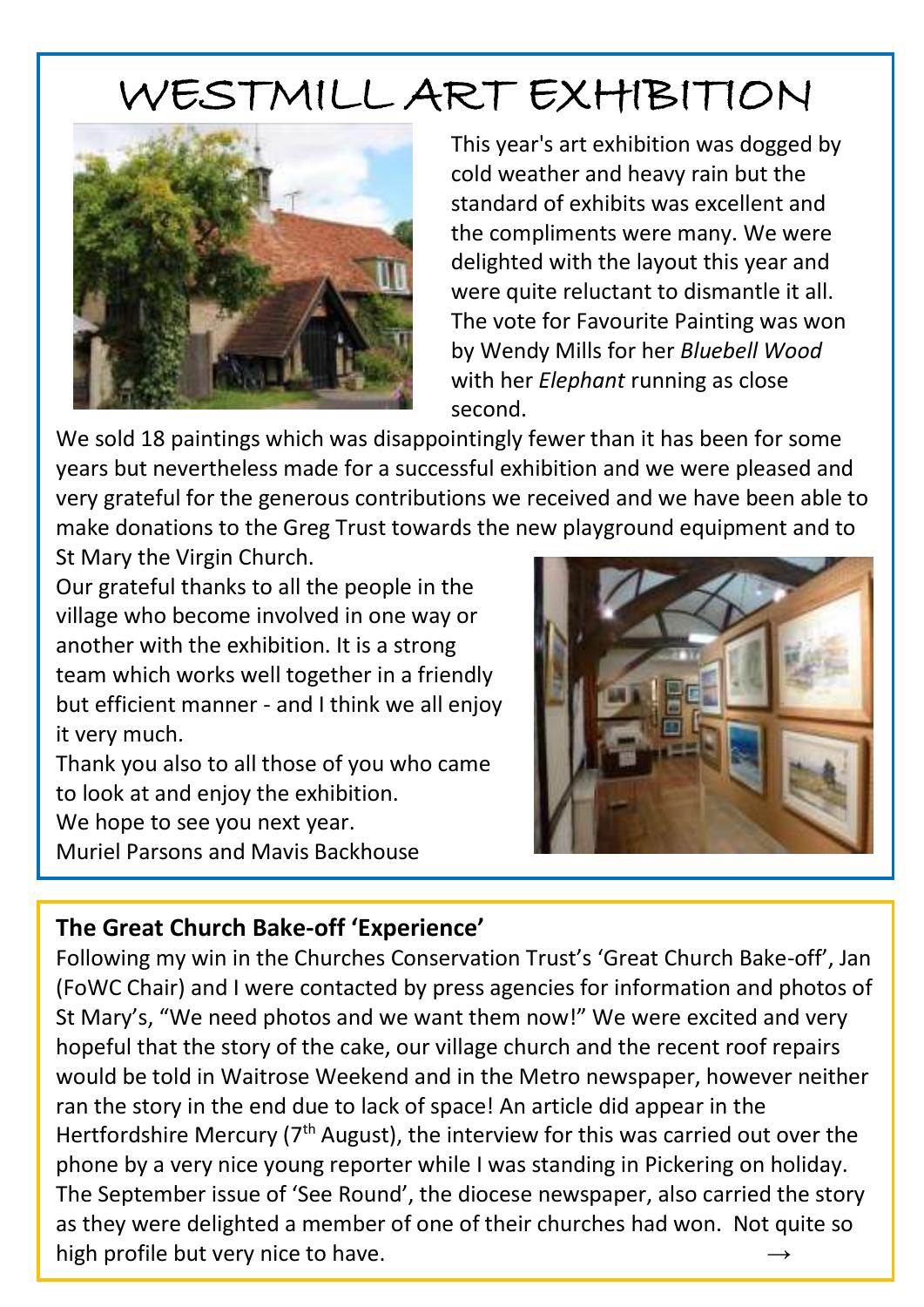In August, it was suggested I might like to enter a cake in the St Alban's Diocese 'Celebrate 100' Bake-off at Keysoe by the diocese press office, however they then invited me to be a guest judge for the competition, which I accepted. The event had plenty to offer on the day despite the English summer weather (rain!) and the competition was just a small part of it. I was made very welcome by Susan Roberts - President of the Mother's Union, Fiona Gibson - curate from St Alban's, and fellow judges, Rev. Jane Kraft and Archdeacon Jonathan Smith. Moments before the winners were due to be announced, the judges still couldn't come to a unanimous decision! The crowd that had gathered were eager to find out and the atmosphere was fantastic. With the worthy winners announced the obligatory photo call was then underway. I'm not sure that I look very happy or if I even have a 'best side' but I



was enjoying myself! Having recently given up my job as a Teaching Assistant I thoroughly enjoyed chatting to the youngsters that had entered and hearing which cake they thought should win. I'm not sure this was strictly allowed but I did find out that one of the cakes was shop bought and then decorated by the child, which assisted the judges in their decision and thus awarded it second not first place!

With the success in the competition, I have decided to try to set up a cake baking/ decorating business from home. I am currently sorting out the food hygiene and safety regulations that I need to comply with. Most of it isn't too bad as being a Home Economist I have completed my food hygiene training many times. The business side of it is a little daunting at present but I am thoroughly enjoying creating the cakes.

My latest creation was for the PCC Afternoon Tea and Big Band event held very kindly in the garden of Sissons. When I was asked if I would consider donating a cake for the raffle I knew it needed to be, in Mary Berry's words, "a showstopper"! I hope I was able to deliver this with a 'Summer Tea Party' themed fruit cake and raise as much money for the church possible.



The future holds, two cake orders so far, one Christening and another for a Silver Wedding Anniversary. In November, I have to make a replica of my winning CCT Bake-off St Mary's church cake for display at Cake International at the NEC ( $7<sup>th</sup> - 9<sup>th</sup>$ ) – it took 15 hours to create last time so wish me luck! Wendy Leaney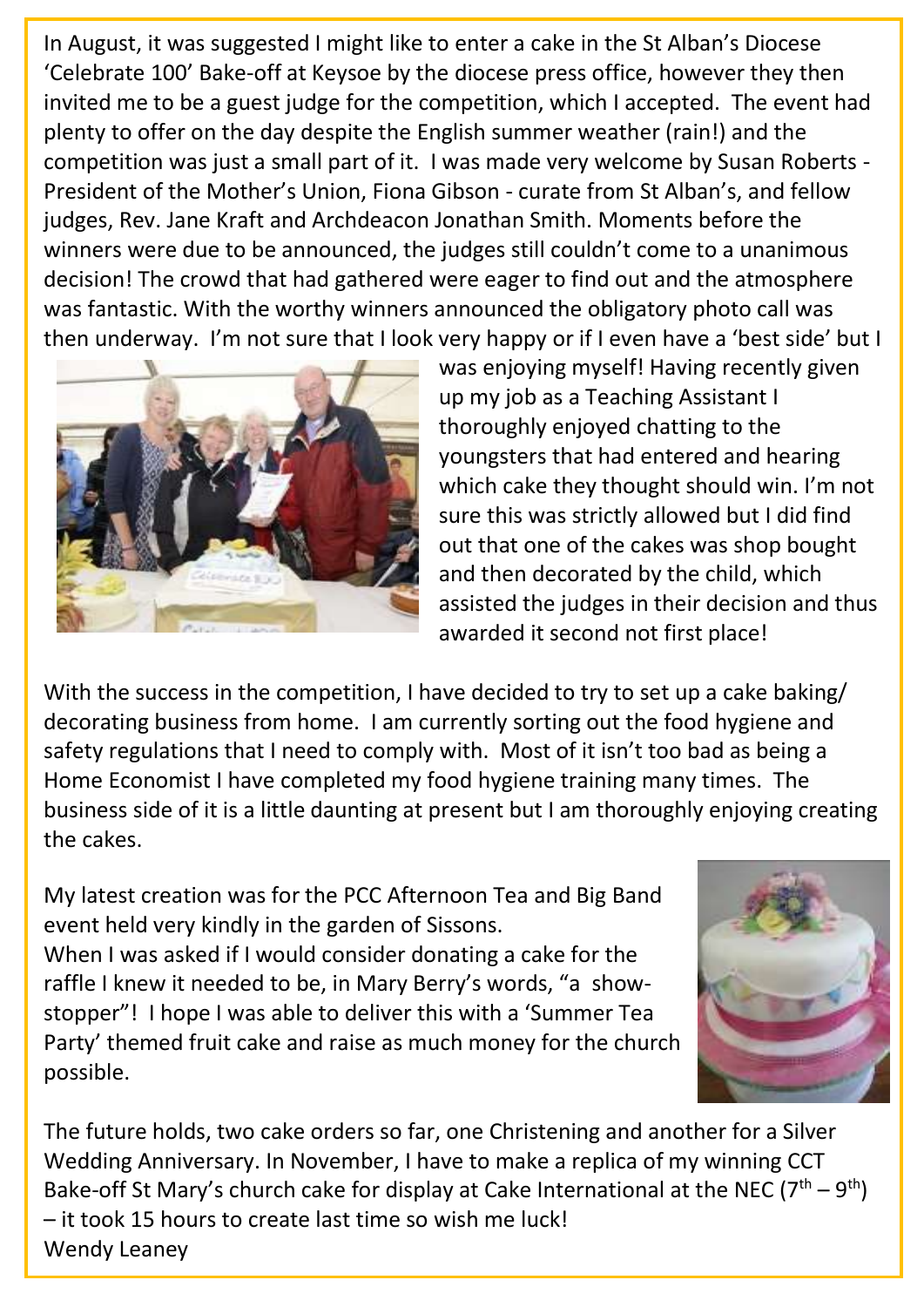Through the Newsletter we'd like to offer congratulations to the Greg Trust for working to provide new and excellent playground equipment for the use of the village and visitors. Raising grants and finding the necessary funding is never easy - as the FoWC and PCC are only too aware - but the job has been done and the result is, as many people have commented, excellent and will be much enjoyed by the children of the village. Well done the Trustees.



### NATURE NUTS!

Like Di I have also noticed very large snails by the football pitch. I believe they are a rare species called helix pomatia and are only found in Southern and central England . This is Britain's largest snail and it is suggested that they were brought in by the Romans as a source of food. I believe it is so rare it has legal protection ! Graham Harding



*Ed: Wikipedia confirms Graham's belief. "Its common name in the UK is "Roman snail" and it was introduced to the island during the Roman period AD 43–41). In England only (not the rest of the UK), the Roman snail is a protected species under the Wildlife and Countryside Act 1981 making it illegal to kill, injure, collect or sell these snails" so put away the garlic sauce!*

#### **HARRY THE HEDGEHOG**

Just a little tale to read with your tea or coffee. Whilst attending my mum's grave down in Enfield the other week I put my hand in my gardening bag to get a hand brush. On a second glance into the bag I thought I saw a hedgehog? On closer inspection that's what it was, fast asleep. We worked out he must have climbed in the bag whilst the garage door was open. Not wanting to leave Harry, as we named him, down in Enfield, we bought him back to Westmill. We had a little releasing party for him with Hilary, Mike and Graham next door and with some gentle persuasion, as he seemed to like the Tesco bag, Harry headed for our conifer where I am sure he continued his sleep. There are not many hedgehogs who can say they have made a round trip of 50 miles in one day!

At least he did not come to a pickle end! *Just for future* Sue Phipps *reference!*

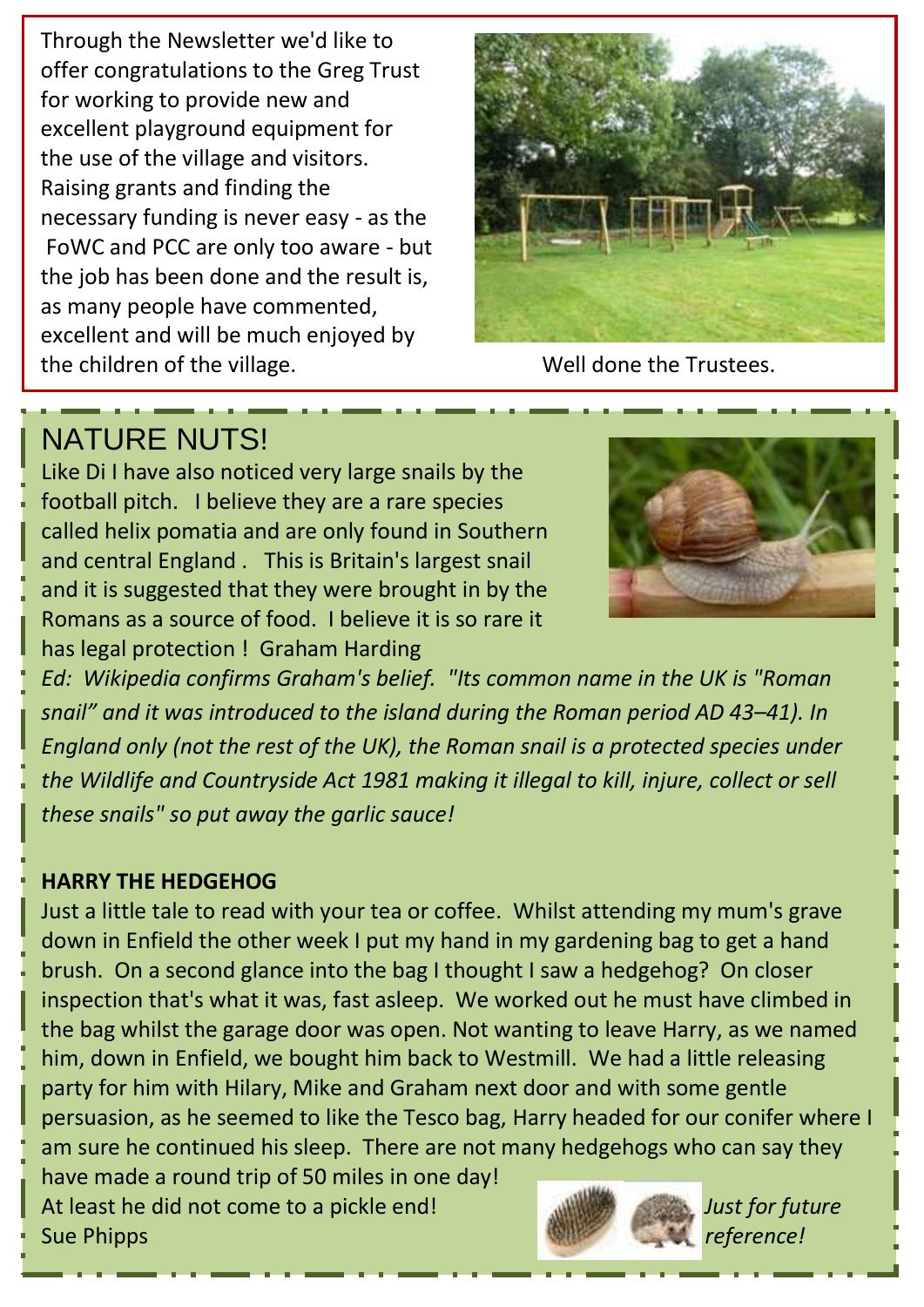## **WESTMILL PARISH COUNCIL**

### **Village Harmony:**

The following three issues are continually reported to Parish Councillors, therefore it is respectfully requested that the residents of Westmill take to heart and act upon whichever, if any, they may feel applies to, or affects them.

- 1. Dog owners, please retrieve your pet's mess. It is particularly unpleasant to tread in. How many have carried out the onerous task of clearing out sticky poo from children's shoes? Also, as we all know, animal excrement can harbour dangerous parasites and pathogens.
- 2. Speeding in the village. This is especially dangerous, particularly for our elderly residents who feel intimidated by inconsiderate motorists and do not have the confidence to step out and take a walk for fear of being run down. We also have a number of children who may not be fully aware of road danger or as skilled in making safe judgements.

A particularly bad area is the junction at the top of the Village on the left (leading to Munden and Nasty), where vehicles are frequently parked by the kerbside, leaving approaching traffic no option but to drive in the wrong lane.

3. On non collection days, please keep all rubbish bins, (commercial and/or domestic) within the boundary of your property, and not in view of the High Street or side/private roads.

Thank you for your co-operation in these matters, which, we are sure you will agree, will be for the benefit of all.

The next meeting of the Parish Council will be in December on a date to be finalised and published. If you have any queries or comments about any issue please contact our Clerk, Melanie Mason or any Councillor.